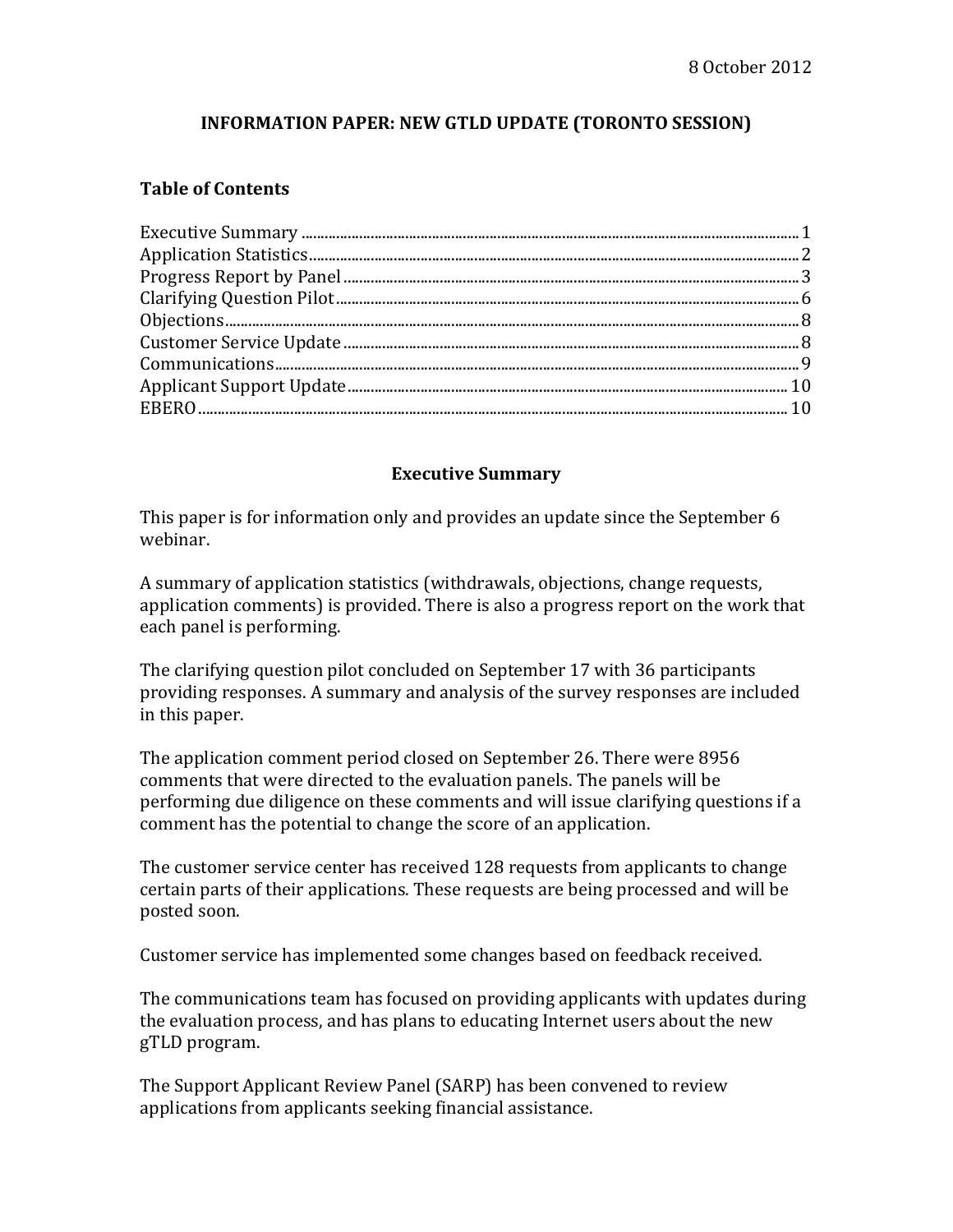Work on EBERO is continuing to progress forward. The goal is to select 3-4 service providers. We expect to have the contracted EBEROs announced and onboard by May 2013.

#### **Application Statistics**

As of 8 October 2012, there are 7 requests for withdrawal of applications. Six of these 7 requests have completed processing and now officially reflect a status of withdrawn:

- AND
- ARE
- EST
- CHATR
- KSB
- CIALIS

There are no objections filed as of the date of this paper.

Applicants have submitted 128 application change requests. Of these:

- 33 have completed the review process and have all been approved. These changes are being made and will be posted soon.
- 73 are in the process of being reviewed.
- 22 require follow-up with applicants.

The application comment closed on September 26 with a total of 8956 submitted for panel consideration. The breakdown of the application comments is provided in the chart below: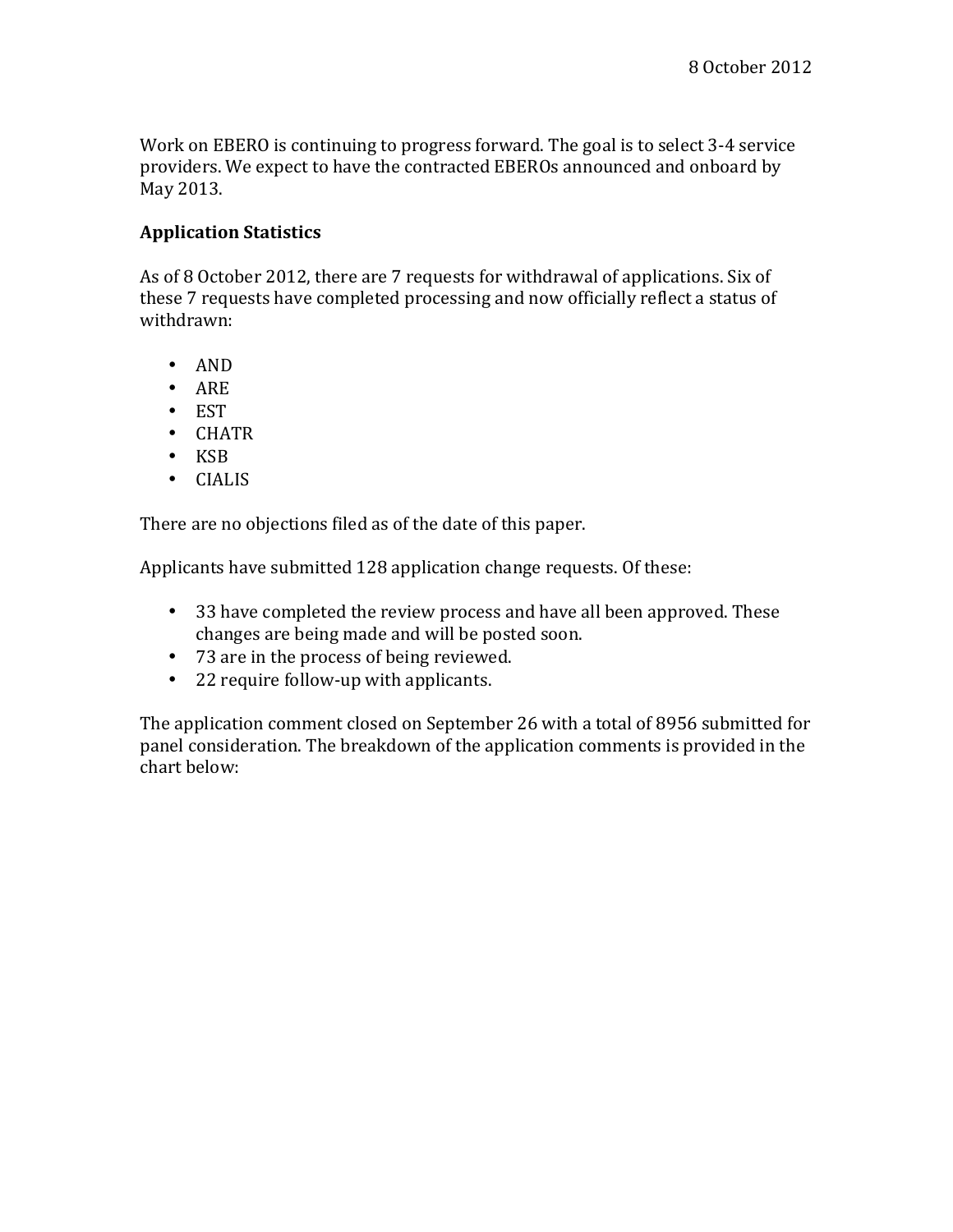

The evaluation panels will consider those comments that were directed to them for the TLD designated.

There will be no response period following the close of the application comment window. However, clarifying questions will be issued to the applicant if a comment has the potential to impact scoring.

# **Progress Report by Panel**

The Geographic Name, String Similarity, DNS Stability, Registry Services, Financial, and Technical panels are continuing their work. The following table provides application processing progress to-date: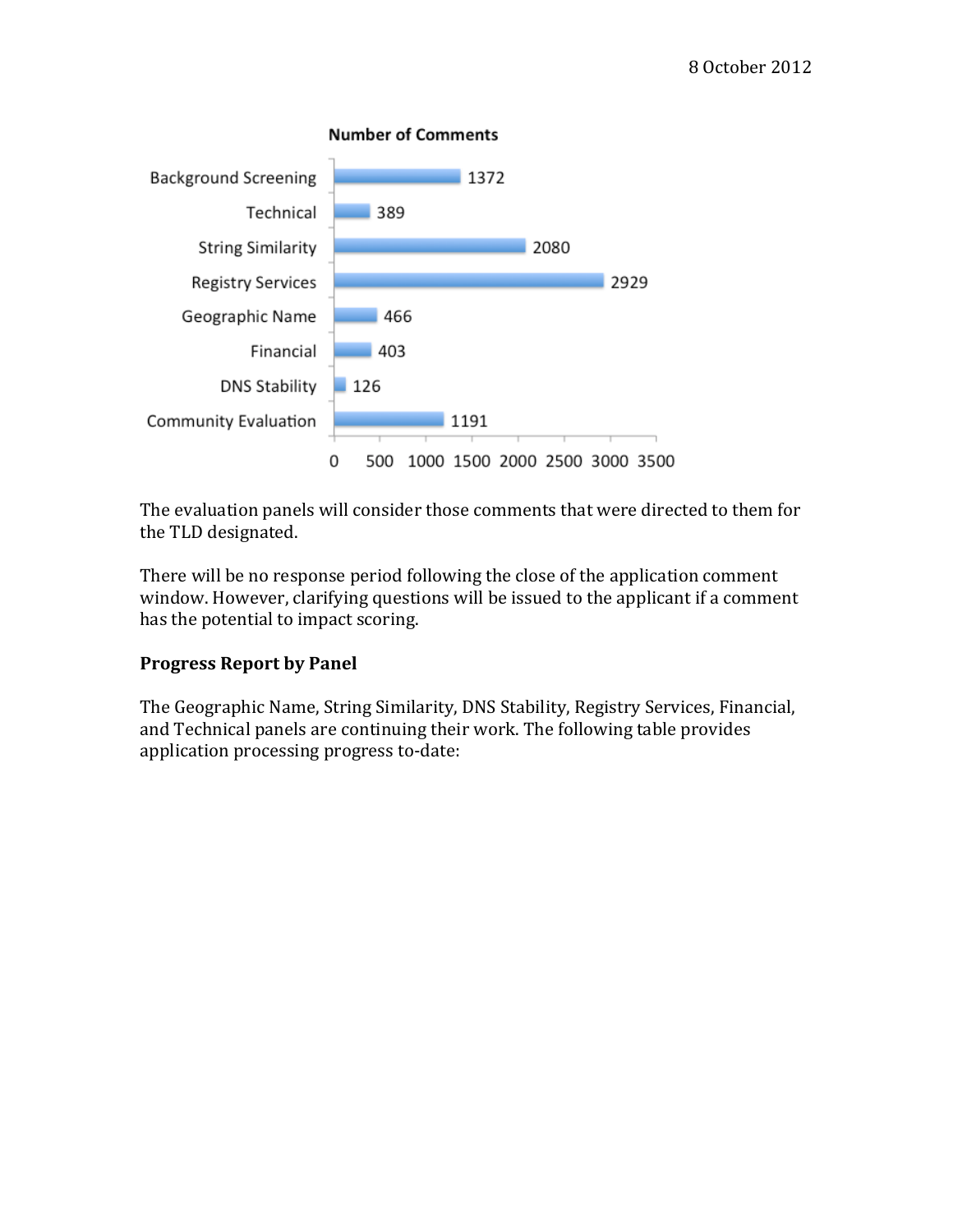| Panel                          | <b>Target</b><br>Completion | Apps<br><b>Assigned</b> | Apps in<br>Evaluation | Preliminary<br>App Results <sup>1</sup> |
|--------------------------------|-----------------------------|-------------------------|-----------------------|-----------------------------------------|
| Financial                      | Jun-13                      | 864                     | 636                   | 228                                     |
| Technical and Operations       | Jun-13                      | 864                     | 630                   | 234                                     |
| Geographic Names               | $Nov-122$                   | 1916                    | 159                   | 1757                                    |
| String Similarity <sup>3</sup> | $Nov-14$                    | 1407                    | 588                   | 819                                     |
| <b>Registry Services</b>       | Jan-13                      | all                     | 1865                  | 59                                      |
| <b>DNS Stability</b>           | $Oct-12$                    | all                     | all                   | 0                                       |

<sup>1</sup> These numbers represent completed applications or applications with queued clarifying questions. They are subject to change due to application comments and/ or change requests.

<sup>2</sup> Geographic Name evaluation is targeted to be completed by Nov-12, but applicants will receive more time to supply the letters of support.

<sup>3</sup> String Similarity statistics are based on unique string counts, not total applications.

4 Revised date provided by panel from previous date of Oct-12

As previously mentioned, applications are being allocated to evaluators in a way that takes advantage of similarities such as those coming from the same applicant, or having the same "back-end provider."

Price Waterhouse Cooper is performing the background screening review. It is expected to complete work in February or March. Review will be performed on:

- The applying entity
- Officers
- Directors
- Major shareholders (15% or more)

If during the review process, this panel determines that additional information is required to complete a meaningful background check, the applicant will be contacted via the clarifying question process. This panel may also reach out to applicants if consent from the applicant is required in order to obtain the necessary information to perform background review.

InterConnect Communications (ICC) is the firm performing string similarity review. Per the Applicant Guidebook, string confusion exists where a string so nearly resembles another visually that it is likely to deceive or cause confusion. Performed by expert linguistics, the test is whether a commoner would find a string confusing similar to another. ICC is targeting a completion date of November 1. A second evaluator will then confirm TLDs that are put in a contention set. Publication will follow.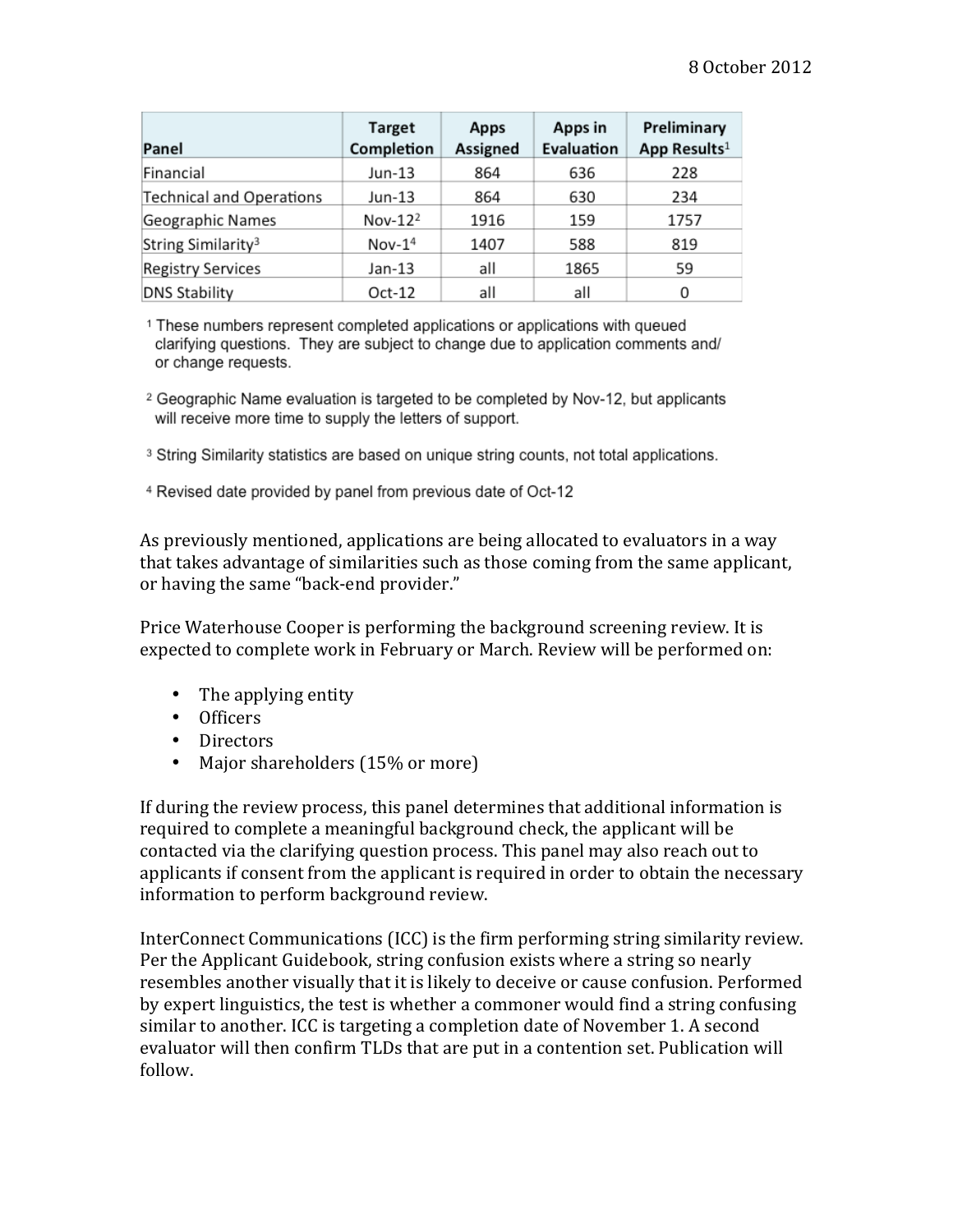Areas of string similarity review include:

- Applied-for TLDs against existing TLDs, reserved names, and TLDs ineligible for delegation
- Applied-for TLDs against other applied-for TLDs
- Applied-for TLDs against TLDs requested as IDN ccTLDs
- Applied-for 2-character IDN strings against every other single-character and any other 2-character ASCII TLDs

There are 2 possible outcomes of string similarity review:

- Fail if the applied-for TLD is found to be:
	- o Confusingly similar to an existing TLD, to one requested as IDN ccTLD, to one-character label in any script, to any possible 2-character ASCII combination
	- $\circ$  On the reserved name or TLD ineligible for delegation list
- Put in a content set if it is found to be confusingly similar to another appliedfor TLD

Interisle is the firm performing DNS stability review on the strings themselves and also on proposed registry services. The string review checks to ensure that the applied-for TLD will not cause security and stability issues. (There is a low probability that issues would arise for any applied-for TLD that fully complies with the string requirements in section 2.2.1.3.2 of the Applicant Guidebook. However, in certain instances, extended review of the TLD during Initial Evaluation may be necessary.)

The registry services reviews are performed on the applicant's proposed registry services against criteria in section 2.2.3 of the Applicant Guidebook.

Geographic names review is performed by both ICC and the Economist Intelligence Unit (EIU). This review is performed on all applications to determine whether the applied-for TLD is a geographic name according to section  $2.2.1.4.2$  of the Applicant Guidebook. In cases where the applied-for TLD is determined to be a geographic name, this panel will determine whether sufficient support is provided.

Support or non-objection letters must express government's support or nonobjection to the application and demonstrate the government's understanding of the intended use of the TLD. The letters should demonstrate the government's understanding that the TLD is being sought through the new gTLD process and that the applicant accepts the conditions associated with the new gtLD program.

This panel will begin issuing questions in November to those applicants that have not furnished the requisite documentation. Applicants will have until the end of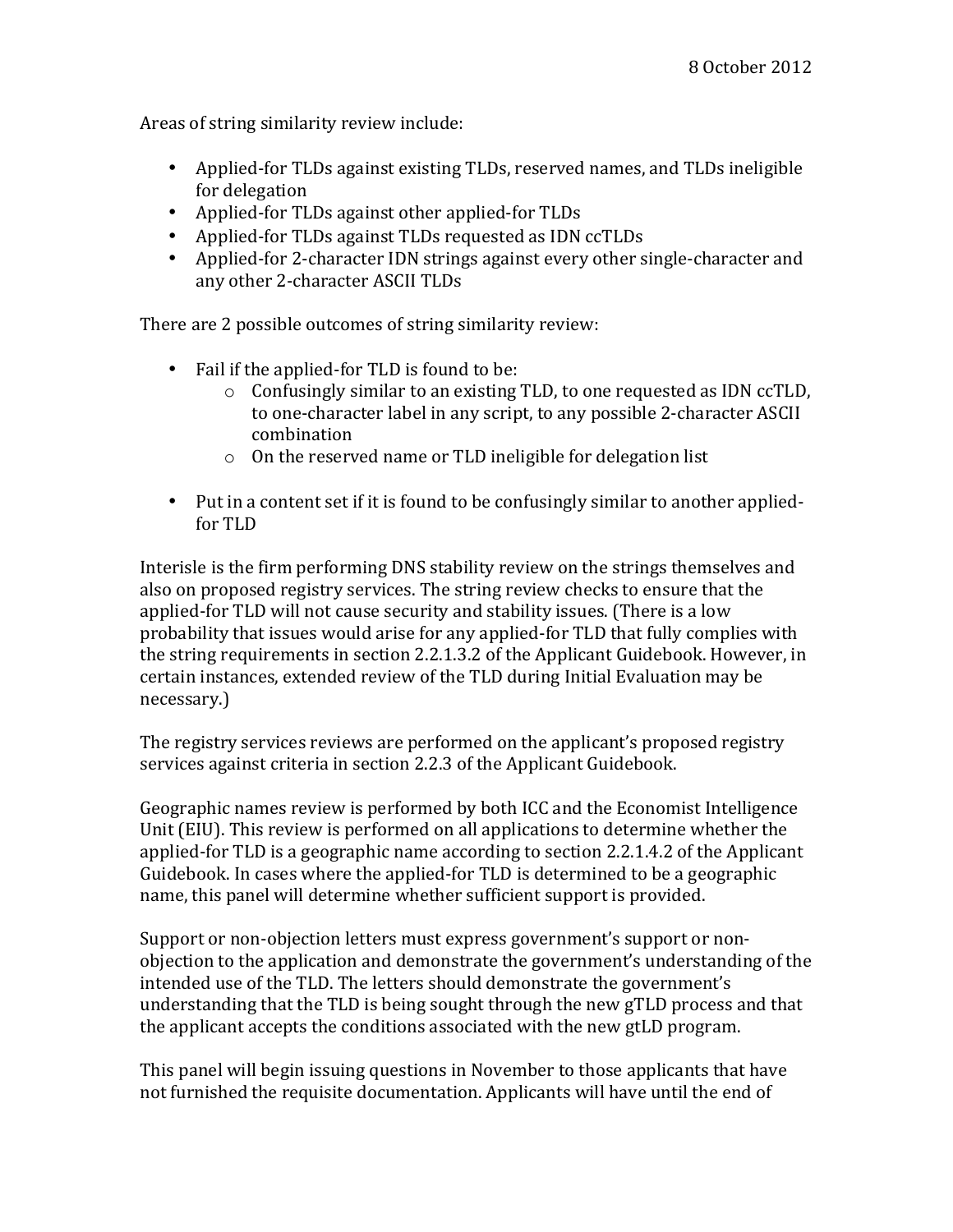Initial Evaluation (June 2013) to provide or amend deficient documentation. If support documentation is not provided or amended by this time, or if revised documentation provided is still deficient, applicants will be notified and given an additional 90 days to comply.

Technical and financial review is performed by three firms: KPMG, Ernst & Young, and JAS Global Advisors. These panels, which represent the most complex evaluations, are preparing to ramp up to a processing rate of 300 applications per month. We anticipate that these panels will reach this processing capacity by January of 2013.

Work is continuing to ensure consistency and quality. These firms are also working on implementing improvements to clarifying questions based on feedback received from the clarifying question pilot.

### **Clarifying Question Pilot**

As previously mentioned, a large number of applications will receive clarifying questions. A clarifying question pilot was held to ensure questions developed by the evaluators are clear, concise and consistent. Clarifying questions and a survey were sent to participants on August 31. Participants were given 2 weeks (until September 17) to provide responses. There were a total of 41 participants that opted to participate in the pilot. Of this number, 36 participants provided responses. Applicants should note that participation or non-participation in the pilot has no impact on the processing of their application.

Applicants were asked to respond to survey questions to help ICANN and evaluators identify areas for improvements. The survey questions were:

- 1. Is 6000 characters sufficient space for CQ responses?
- 2. Are COs clear? If not, which questions were unclear?
- 3. Suggestions for improvements to structure of COs?
- 4. Is 2 weeks sufficient time to respond to COs? If not, how much time is needed and why?
- 5. Other comments about the CQ pilot?

Regarding the first question: Is 6000 characters enough space?

- 72% responded that 6000 is sufficient space
- 28% responded that is not enough and requested on average 12000 characters

Regarding the second question: Are CQs clear? If not, which questions were unclear?

• 61% said the CQs were clear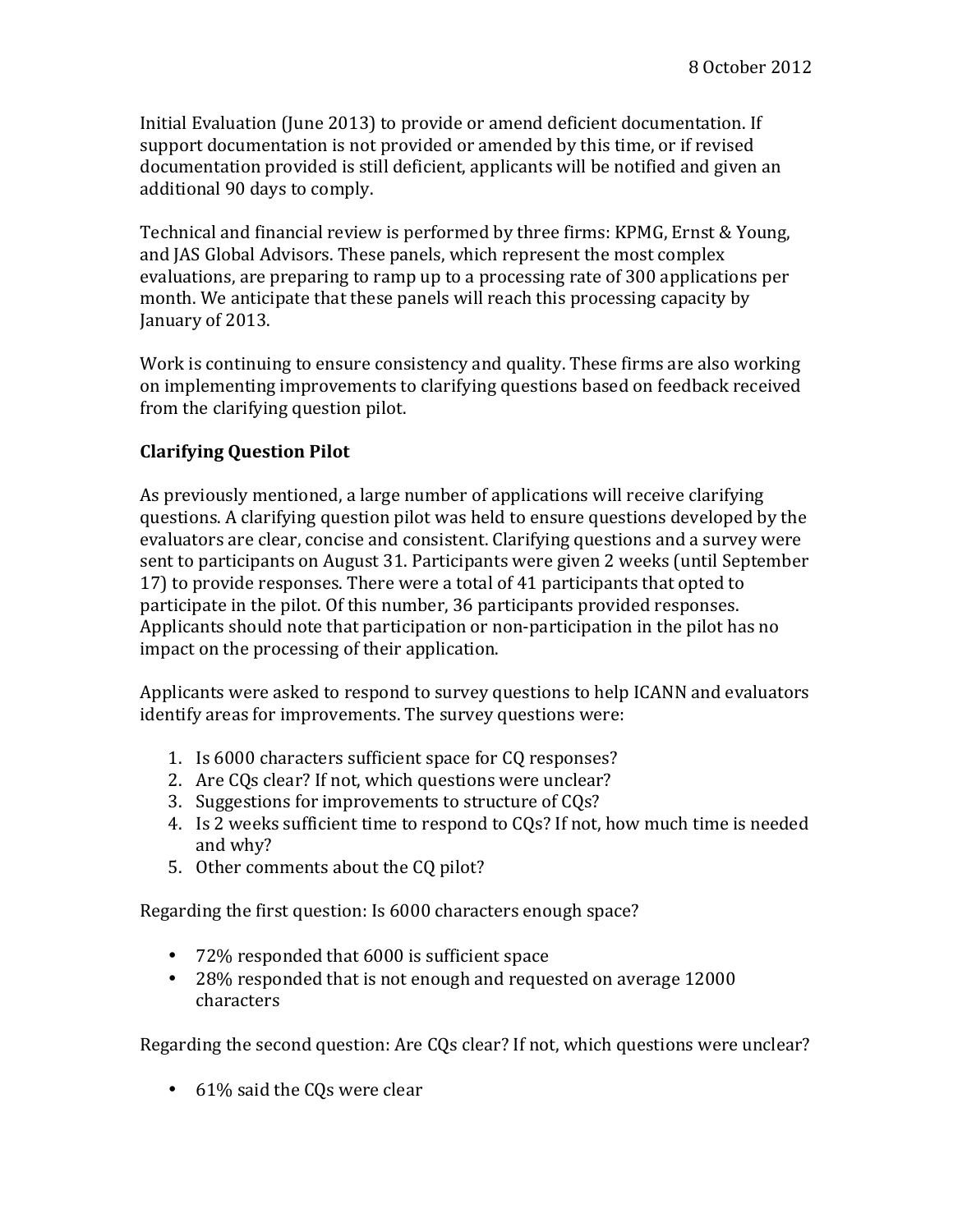- 19% said the CQs were not clear
- 19% said some of the COs were clear and some were not

Of the 19% that said the CQs were not clear, the questions that were identified as most unclear were associated with application questions:

- $\cdot$  049: 56%
- $Q50:37%$
- $Q44:71\%$
- $\cdot$  Q30: 67%
- $\cdot$  Q35: 67%

Regarding the third question: Suggestions for improving the structure of CQs, the most common responses were:

- Use bullets instead of paragraph form
- Be more specific
- Allow applicants to correspond with evaluators
- Disclose current scores
- For question 50, provide sample LOC and answers that meet requirements

Regarding the fourth question: Is 2 weeks sufficient time to respond? If not, how much time is needed and why?

- 11% said 2 weeks is sufficient time
- 33% said 2 weeks is sufficient time, but depends on some factors
- 56% said 2 weeks is not enough time

"No" responders request on average 4 weeks to respond to CQs.

Those that responded "depends" cited volume of CQs and external dependencies such as banks as potential factors impacting their ability to respond within the 2 weeks timeframe.

Regarding the fifth question: Other comments about the CQ pilot?

- Allow applicants to correspond with evaluators
- Provide sample LOC and answers that meet requirements
- Some requested information are confidential and cannot be provided by applicants
- Some requested information are not applicable to certain business models

These suggestions are being considered and will be incorporated if in alignment with the Guidebook and our goals of consistency and timeliness.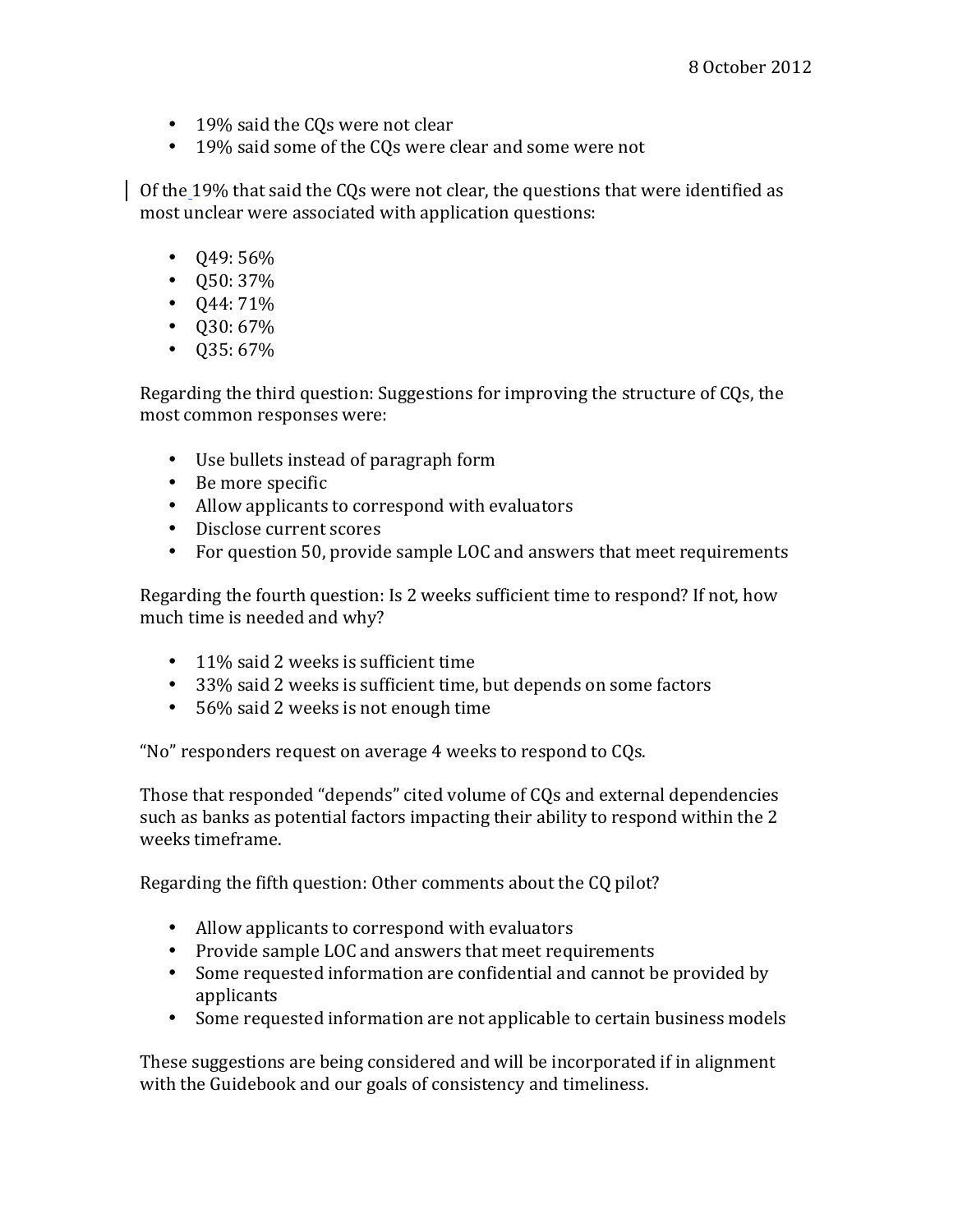ICANN is also working on developing advisories that will provide applicants with specific examples of answers that meet or do not meet requirements. These advisories are will be published in the next couple of weeks. Additionally, ICANN is contemplating a notification process to enable applicants to better plan for responding to CQs. There are some areas of feedback that will not be accommodated such as the request for applicants to correspond with evaluators during the CO process. 

CQs are currently scheduled for issuance on November 26 through TAS. Additional information regarding how to respond to CQs will be provided prior to this date.

### **Objections**

Request to clarify the conclusion of the objection period are being considered and a recommendation will be published shortly.

Outreach efforts are currently underway to inform the community and those outside of the community of this process. Some of these activities include:

- Regional outreach
- Enlisting assistance of the community, including the supporting organizations  $(SOs)$  and advisory committees  $(ACS)$
- Webinar planned for early November
- Microsite (blog, FAQs, video, fact sheet)

#### **Customer Service Update**

Several efforts have been made and are currently underway to improve the delivery of customer service:

- Completed move of SugarCRM behind Citrix to enhance security
- New email templates targeted for roll-out week after Toronto
- Additional work underway to improve user experience of CSC portal with a target roll-out date of early December
- Recruiting efforts underway to expand reach of support

ICANN has received a total of 128 requests from applicants to change certain information in their applications. To expedite processing of these types of requests, please be sure to submit the request from the primary contact's email address through the CSC portal. Include with the request the completed Change Request Form (http://newgtlds.icann.org/en/applicants/customer-service/changerequests/form-05sep12-en.docx) and the redline document of the changes being requested. Requests will be reviewed against the 7 criteria posted at http://newgtlds.icann.org/en/applicants/customer-service/change-requests.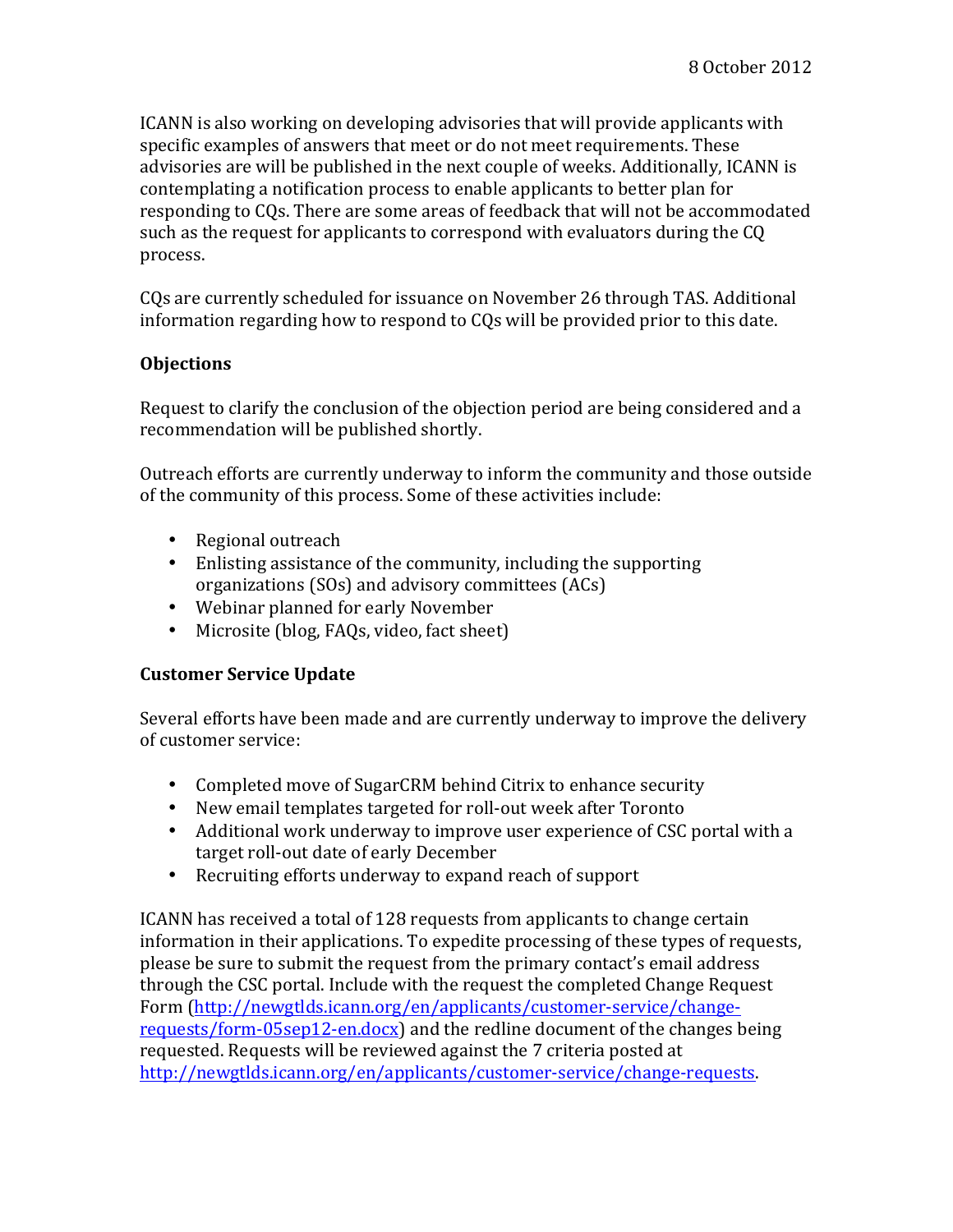Applications with approved change requests will be held for 30 days to allow comments on the changes.

The first set of approved changes will be posted the week after Toronto.

### **Communications**

Since Prague, multiple communications efforts have taken place with the goal of keeping applicants informed during the application evaluation process. These efforts include:

- A monthly webinar where updates on evaluation progress is provided to applicants.
- Weekly updates that are posted on the microsite summarizing application statistics and any other new gTLD activities.
- Video updates where information regarding certain new gTLD program processes are provided.

In addition to these efforts, an Applicant's Corner will be rolled-out to applicants soon. This is a new area on the microsite that will provide applicants with access to all of the information that will be useful to them.

Advisories will also be provided to applicants on the microsite soon. These advisories will provide specific examples of answers that meet or do not meet requirements. The purpose of these advisories is so applicants can prepare in advance for clarifying questions.

Efforts are also being made to reach out to Internet users beyond the ICANN community.

Regional outreach efforts include:

- outreach to various gov't officials in Latin America & the Caribbean regarding application comments, objections, GAC Early Warning, and
- presentations on new gTLDs to at MENOG 11 (Jordan), PacNOG 11 (Fiji), Asia Pacific Telecommunity (Fiji), European Union HLIG, Digital Europe EU ICT Business Group

Media efforts resulted in over 150 news articles since Prague.

The microsite will be getting a new look. Navigation will be improved as well. We will also begin increased communications to inform Internet users about the objection and dispute resolution mechanisms.